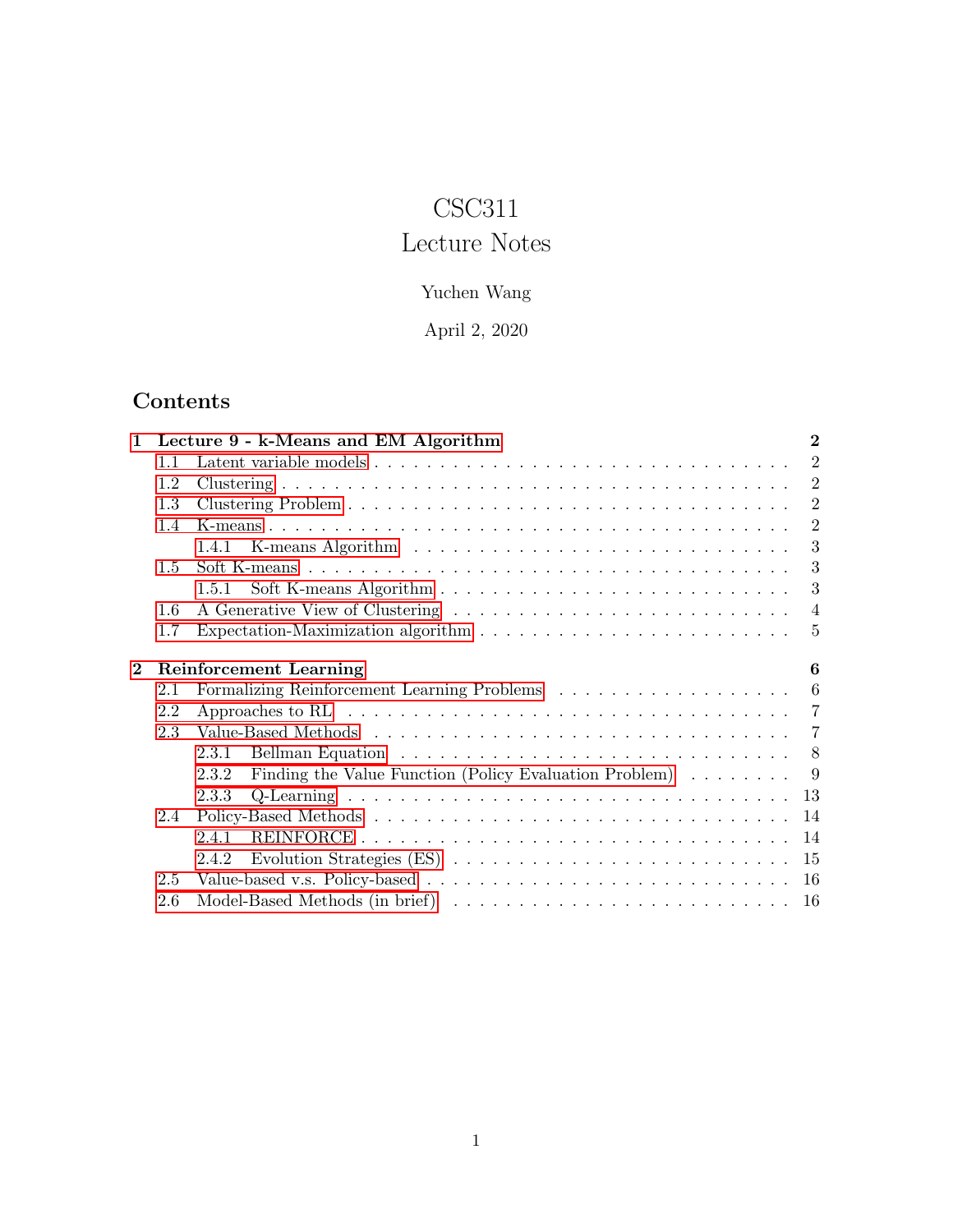### 1 LECTURE 9 - K-MEANS AND EM ALGORITHM 2

### <span id="page-1-0"></span>1 Lecture 9 - k-Means and EM Algorithm

### <span id="page-1-1"></span>1.1 Latent variable models

Assumption: data depends on some latent variables that are never observed. Example: PCA (Even though data is very high dimensional, it can be well represented in low dimensions.)

### <span id="page-1-2"></span>1.2 Clustering

Grouping data points into clusters, with no observed labels, is called clustering.

Samples within a cluster are similar to each other, and samples in different clusters are dissimilar. It is an unsupervised technique. Such a distribution is multimodal, since it has multiple modes, or regions of high probability mass.

Example Clustering machine learning papers based on topic (deep learning, Bayesian models, etc)

### <span id="page-1-3"></span>1.3 Clustering Problem

### Assumptions

- 1. The data  $\{ \mathbf{x}^{(1)}, \ldots, \mathbf{x}^{(N)} \}$  lives in a Euclidean space,  $\mathbf{x}^{(n)} \in \mathbb{R}^D$
- 2. Each data point belongs to one of K clusters
- 3. The data points from the same cluster are similar (i.e. close in Euclidean distance)

### <span id="page-1-4"></span>1.4 K-means

**Objective** Find cluster centers  $\{\mathbf{m}_k\}_{k=1}^K$  and assignments  $\{\mathbf{r}^{(n)}\}_{n=1}^N$  to minimize the sum of squared distances of data points  $\{x^{(n)}\}$  to their assigned cluster centers.

- 1. Data sample  $n = 1, ..., N : \mathbf{x}^{(n)} \in \mathbb{R}^D$  (observed)
- 2. Cluster center  $k = 1, ..., K : \mathbf{m}_k \in \mathbb{R}^D$  (not observed)
- 3. Responsibilities: Cluster assignment for sample n:  $\mathbf{r}^{(n)} \in \mathbb{R}^{K}$  1-of-K encoding (not observed)

### Objective Mathematically

$$
\min\{\mathbf{m}_k\}, \{\mathbf{r}^{(n)}\} \cup \{\{\mathbf{m}_k\}, \{\mathbf{r}^{(n)}\}\} = \min\{\mathbf{m}_k\}, \{\mathbf{r}^{(n)}\} \sum_{n=1}^N \sum_{k=1}^K r_k^{(n)} \left\|\mathbf{m}_k - \mathbf{x}^{(n)}\right\|^2
$$
\nwhere  $r_k^{(n)} = \mathbb{I}\left[\mathbf{x}^{(n)}$  is assigned to cluster  $k\right]$ , i.e.,  $\mathbf{r}^{(n)} = [0, \dots, 1, \dots, 0]^{\top}$ 

Notes Finding an optimal solution is an NP-hard problem.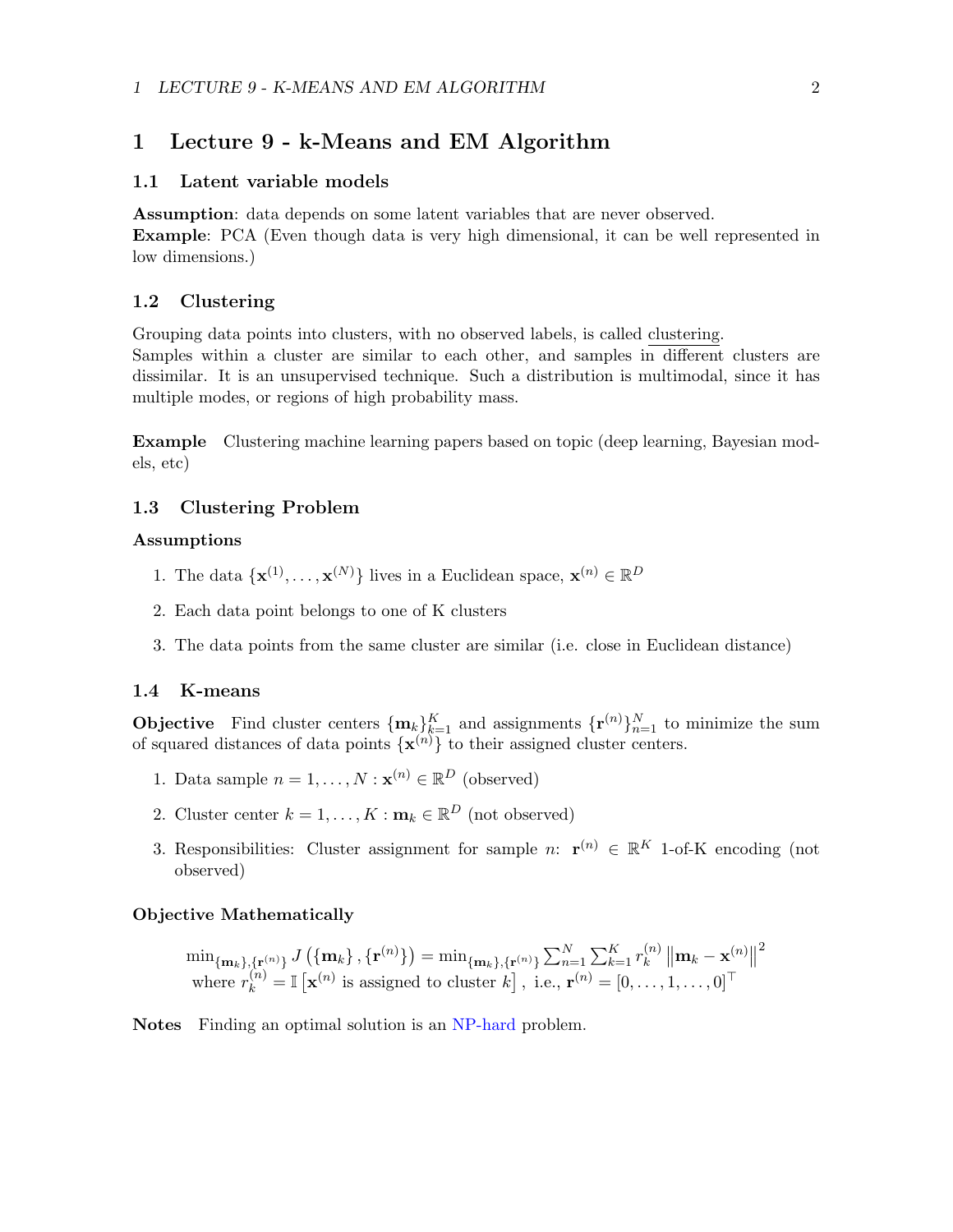### <span id="page-2-0"></span>1.4.1 K-means Algorithm

**Initialization:** Set K cluster means  $\mathbf{m}_1, \ldots, \mathbf{m}_K$  to random values Repeat until convergence (until assignments do not change): **Assignment:** Optimize J w.r.t.  $\{r\}$ : Each data point  $x^{(n)}$  assigned to nearest center

$$
\hat{k}^{(n)} = \underset{k}{argmin} ||\mathbf{m}_k - \mathbf{x}^{(n)}||^2
$$

and Responsibilities (1-hot encoding)

$$
r_k^{(n)} = \mathbb{I}[\hat{k}^{(n)} = k]
$$

for  $k = 1, \ldots, K$ 

**Refitting:** Optimize J w.r.t.  $\{m\}$ : Each center is set to mean of data assigned to it

$$
\mathbf{m}_{k} = \frac{\sum_{k} r_{k}^{(n)} \mathbf{x}^{(n)}}{\sum_{n} r_{k}^{(n)}}
$$

### Performance

- 1. K-means algorithm reduces the cost at each iteration.
- 2. The objective  $J$  is non-convex, so coordinate descent on  $J$  is not guaranteed to converge to the global minimum (solution: we could try many random starting points)

### <span id="page-2-1"></span>1.5 Soft K-means

One cluster may have a responsibility of .7 for a datapoint and another may have a responsibility of .3. This allows a cluster to use more information about the data in the refitting step.

### <span id="page-2-2"></span>1.5.1 Soft K-means Algorithm

**Initialization:** Set K cluster means  $\mathbf{m}_1, \ldots, \mathbf{m}_K$  to random values

Repeat until convergence (until assignments do not change):

**Assignment:** Each data point n given soft "degree of assignment" to each cluster mean  $k$ , based on responsibilities

$$
r_k^{(n)} = \frac{\exp[-\beta||\mathbf{m}_k - \mathbf{x}^{(n)}||^2]}{\sum_j \exp[-\beta||\mathbf{m}_j - \mathbf{x}^{(n)}||^2]}
$$

where  $\beta$  is a hyperparameter.

$$
\implies \mathbf{r}^{(n)} = softmax(-\beta \{\mathbf{m}_k - \mathbf{x}^{(n)}||^2\}_{k=1}^K)
$$

Refitting: Model parameters, means, are adjusted to match sample means of datapoints they are responsible for:

$$
\mathbf{m}_k = \frac{\sum_k r_k^{(n)} \mathbf{x}^{(n)}}{\sum_n r_k^{(n)}}
$$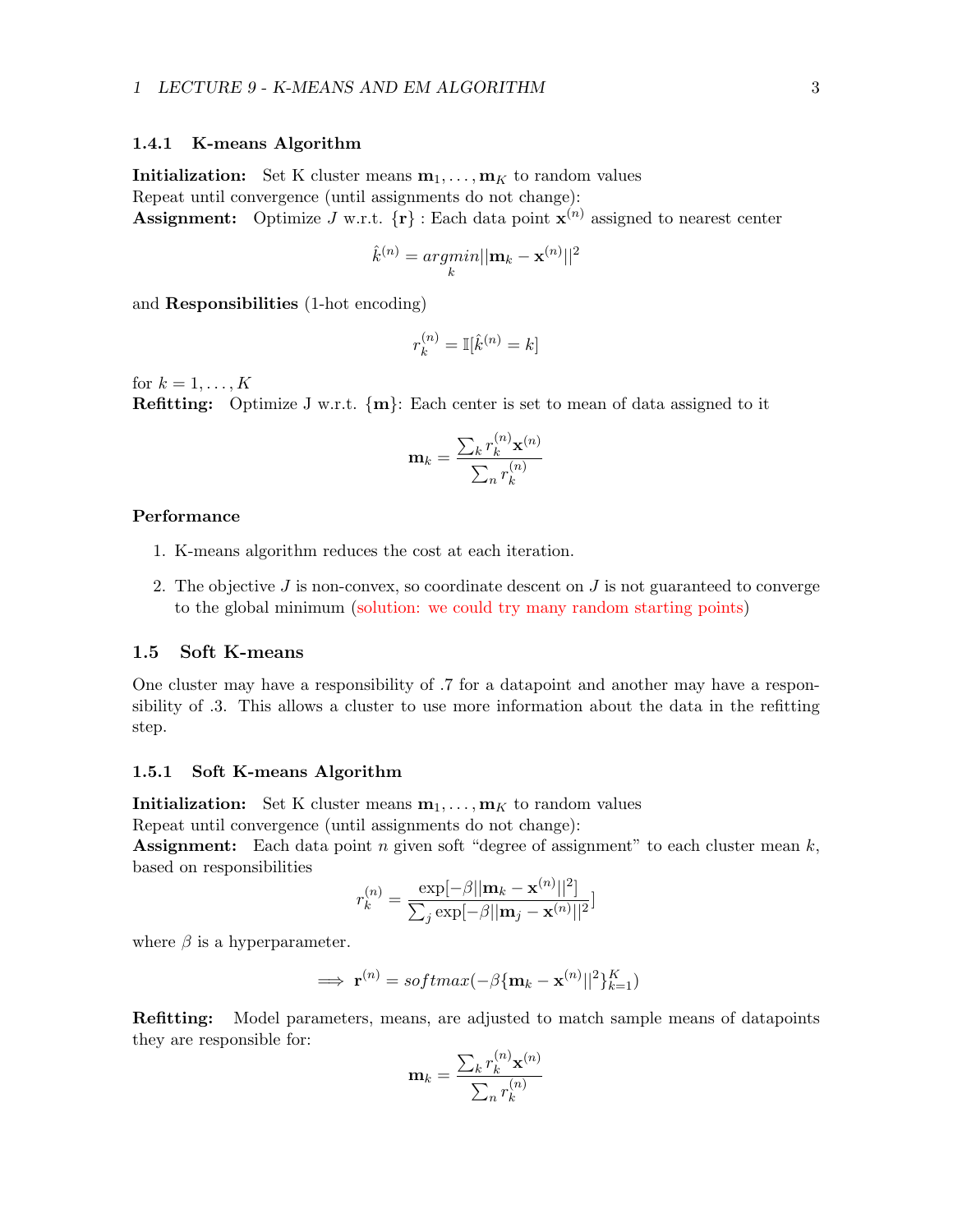**Remarks** As  $\beta \to \infty$ , soft k-Means converges to hard k-Means.

### <span id="page-3-0"></span>1.6 A Generative View of Clustering

Imagine that the data was produced by a generative model, then adjust the model parameters using MLE, i.e., maximize the probability that it would product exactly the data we observed. Assume a datapoint x is generated as follow:

- 1. Choose a cluster z from  $\{1, \ldots, K\}$  such that  $p(z = k) = \pi_k$
- 2. Given z, sample x from a Gaussian distribution  $\mathcal{N}(\mathbf{x}|\mu_z, I)$

Can also be written:

$$
p(z = k) = \pi_k
$$

$$
p(\mathbf{x}|z = k) = \mathcal{N}(\mathbf{x}|\mu_k, I)
$$

This defines joint distribution  $p(z, \mathbf{x}) = p(z)p(\mathbf{x}|z)$  with parameters  $\{\pi_k, \mu_k\}_{k=1}^K$ , and the marginal of **x** is given by  $p(\mathbf{x}) = \sum_{z} p(z, x)$ .

 $p(z = k|\mathbf{x})$  can be computed using Bayes rule.

$$
p(z=k|\mathbf{x}) = \frac{p(z=k)p(\mathbf{x}|z=k)}{p(\mathbf{x})}
$$
\n(1.1)

$$
= \frac{p(z=k)p(\mathbf{x}|z=k)}{\sum_{j=1}^{K} p(z=j)p(\mathbf{x}|z=j)}
$$
(1.2)

$$
=\frac{\pi_k \mathcal{N}\left(\mathbf{x}|\boldsymbol{\mu}_k,\mathbf{I}\right)}{\sum_{j=1}^K \pi_j \mathcal{N}\left(\mathbf{x}|\boldsymbol{\mu}_j,\mathbf{I}\right)}
$$
(1.3)

This tells us the probability  $x$  came from the k<sup>th</sup> cluster

**Choose**  $\pi_k$  and  $\mu_k$  Choose parameters to maximize likelihood of observed data. Given data  $\mathcal{D} = {\mathbf{x}^{(n)}}_{n=1}^N$ , choose parameters to maximize:

$$
\log p(\mathcal{D}) = \sum_{n=1}^{N} \log p(\mathbf{x}^{(n)})
$$

Find  $p(x)$  by marginalizing out z:

$$
p(\mathbf{x}) = \sum_{k=1}^{K} p(z = k, \mathbf{x}) = \sum_{k=1}^{K} p(z = k) p(\mathbf{x}|z = k) = \sum_{k=1}^{K} \pi_k \mathcal{N}(\mathbf{x}|\mu_k, I)
$$

which is an example of Gaussian Mixture Model (GMM), and  $\pi_k$  are known as the mixing coefficients.

Note If we allow arbitrary covariance matrices, GMMs are universal approximators of densities (if you have enough Gaussians). Even diagonal GMMs are universal approximators.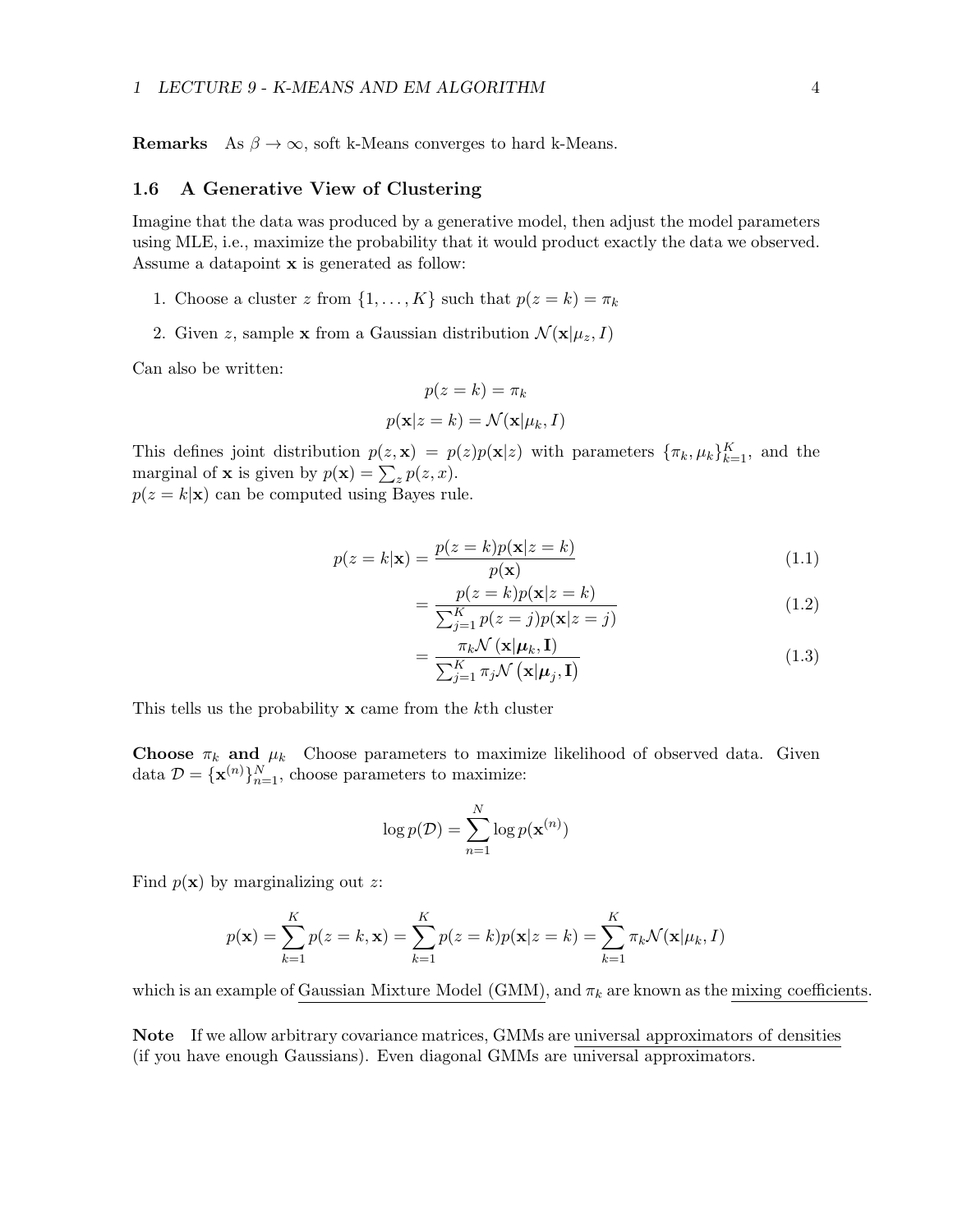### Maximum Likelihood objective

$$
\log p(\mathcal{D}) = \sum_{n=1}^{N} \log p(\mathbf{x}^{(n)}) = \sum_{n=1}^{N} \log \left( \sum_{k=1}^{K} \pi_k \mathcal{N}(\mathbf{x}^{(n)} | \mu_k, I) \right)
$$

### <span id="page-4-0"></span>1.7 Expectation-Maximization algorithm

- 1. **E-step**: Compute the posterior probabilities  $r_k^{(n)} = p(z^{(n)} = k | \mathbf{x}^{(n)})$  given our current model - i.e. How much do we think a cluster is responsible for generating a datapoint.
- 2. M-step: Use the equations on the last slide to update the parameters, assuming  $r_k^{(n)}$ k are held fixed- change the parameters of each Gaussian to maximize the probability that it would generate the data it is currently responsible for.

### Mathematically,

1. E-step: Evaluate the responsibilities  $r_k^{(n)}$  $k^{(n)}$  given current parameters

$$
r_k^{(n)} = p(z^{(n)} = k | \mathbf{x}^{(n)}) = \frac{\hat{\pi}_k \mathcal{N}(\mathbf{x}^{(n)} | \hat{\mu}_k, I)}{\sum_{j=1}^K \hat{\pi}_j \mathcal{N}(\mathbf{x}^{(n)} | \hat{\mu}_j, I)}
$$

2. M-step: Re-estimate the parameters given current responsibilities

$$
\hat{\mu}_k = \frac{1}{N_k} \sum_{n=1}^N r_k^{(n)} \mathbf{x}^{(n)}
$$

$$
\hat{\pi}_k = \frac{N_k}{N}
$$

with

$$
N_k = \sum_{n=1}^{N} r_k^{(n)}
$$

3. Evaluate log likelihood and check for convergence

$$
\log p(\mathcal{D}) = \sum_{n=1}^{N} \log p(\mathbf{x}^{(n)}) = \sum_{n=1}^{N} \log \left( \sum_{k=1}^{K} \pi_k \mathcal{N}(\mathbf{x}^{(n)} | \mu_k, I) \right)
$$

In step 3, replace  $\log p(\mathcal{D})$  with the expected complete data log-likelihood:

$$
\sum_{n=1}^{N} \mathbb{E}_{p(z^{(n)}|\mathbf{x}^{(n)})}[\log p(z^{(n)}, \mathbf{x}^{(n)}] = \sum_{n=1}^{N} \sum_{k=1}^{K} r_k^{(n)} \left( \log \mathcal{N}(\mathbf{x}^{(n)}|\mu_k, I) + \log \pi_k \right)
$$

which we maximized over parameters  $\{\pi_k, \mu_k\}_k$ 

Notes This method can suffer from bad local optima (non-convex), as well as singularities: Arbitrarily large likelihood when a Gaussian explains a single point with variance shrinking to zero.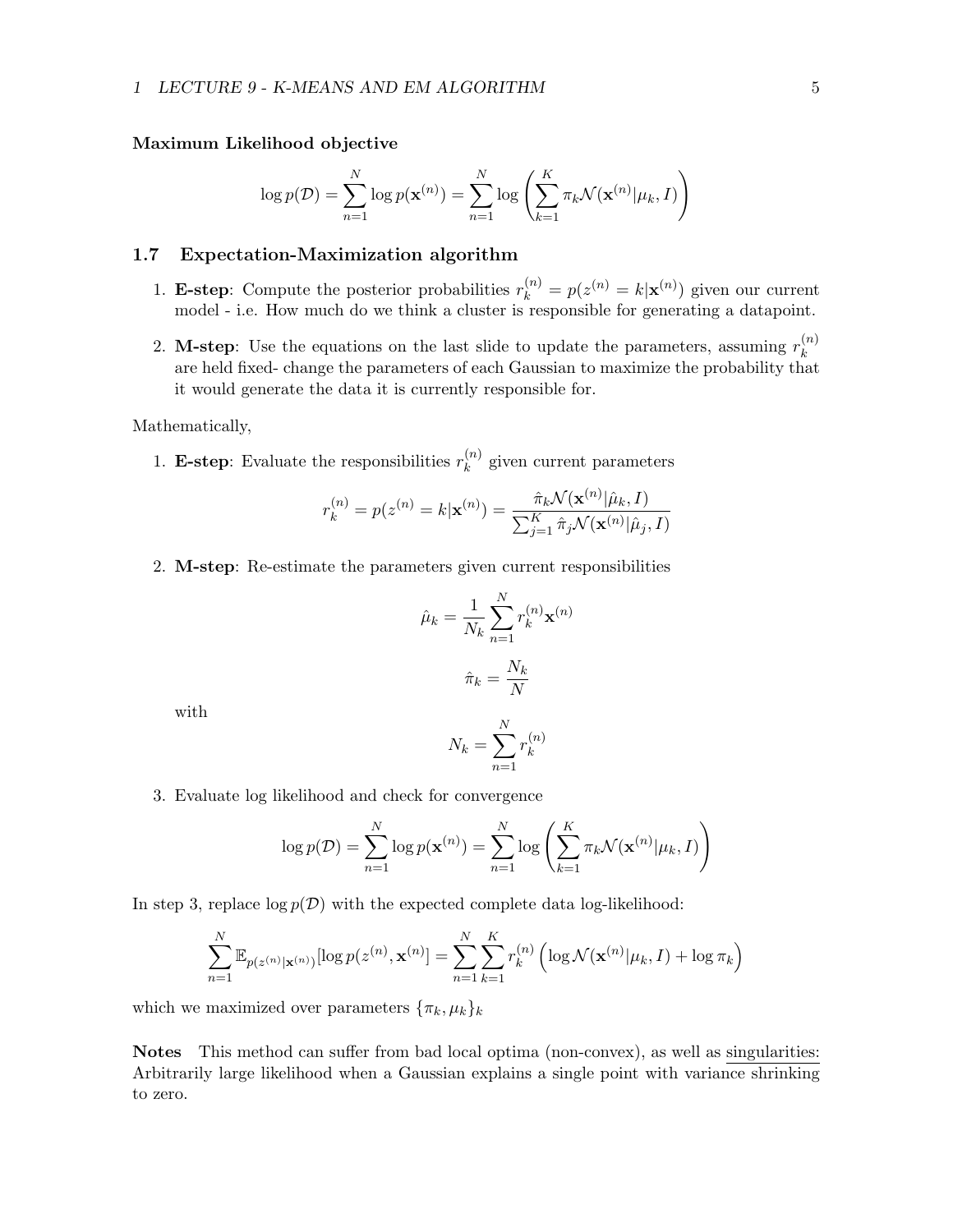**Remarks** Suppose we sample **x** from a Gaussian distribution  $\mathcal{N}(\mathbf{x}|\mu_z, \sigma^2 I)$ . If  $\sigma^2 \to 0$ , then EM converges to soft k-Means.

### <span id="page-5-0"></span>2 Reinforcement Learning

Problem An agent continually interacts with the environment. How should it choose its actions so that its long-term rewards are maximized?

### <span id="page-5-1"></span>2.1 Formalizing Reinforcement Learning Problems

**Markov Decision Process (MDP)** A discounted MDP is defined by a tuple  $(S, \mathcal{A}, \mathcal{P}, \mathcal{R}, \gamma)$ .

- 1. S: State space, can be either discrete or continuous
- 2.  $\mathcal{A} = \{a_1, \ldots, a_M\}$ : Action space (finite)
- 3.  $P : S \times A \rightarrow M(S)$ : Transition probability kernel
- 4.  $\mathcal{R}: \mathcal{S} \times \mathcal{A} \rightarrow \mathcal{M}(\mathbb{R})$ : Immediate reward distribution
- 5. γ: Discount factor  $(0 \leq \gamma < 1)$

The agent has a **state**  $s \in \mathcal{S}$  in the environment.

At every time step  $t = 0, 1, \ldots,$ , the agent is at state  $S_t$ . It takes an **action**  $A_t$ , moves into a new state  $S_{t+1}$  based on the dynamics of the environment and the selected action:

$$
S_{t+1} \sim \mathcal{P}(\cdot | S_t, A_t)
$$

It receives some reward:

$$
R_t \sim \mathcal{R}(\cdot | S_t, A_t)
$$

**Policy** The action selection mechanism is described by a **policy**  $\pi$ : A mapping from states to actions

- 1. Deterministic policy:  $A_t = \pi(S_t)$
- 2. Stochastic policy:  $A_t \sim \pi(\cdot | S_t)$

**Reward** The goal is to find a policy  $\pi$  s.t. **long-term rewards** of the agent is maximized. Different notions of the long-term reward:

- 1. Cumulative / total reward:  $R_0 + R_1 + R_2 + \ldots$
- 2. Discounted (cumulative) reward:  $R_0 + \gamma R_1 + \gamma^2 R_2 + \dots$

The cumulation reward is problematic for continuing tasks (the agent-environment interactions does not break naturally into identifiable episodes, but goes on continually without limit) because the final time step would be  $T = \infty$ , and the return could easily be infinite.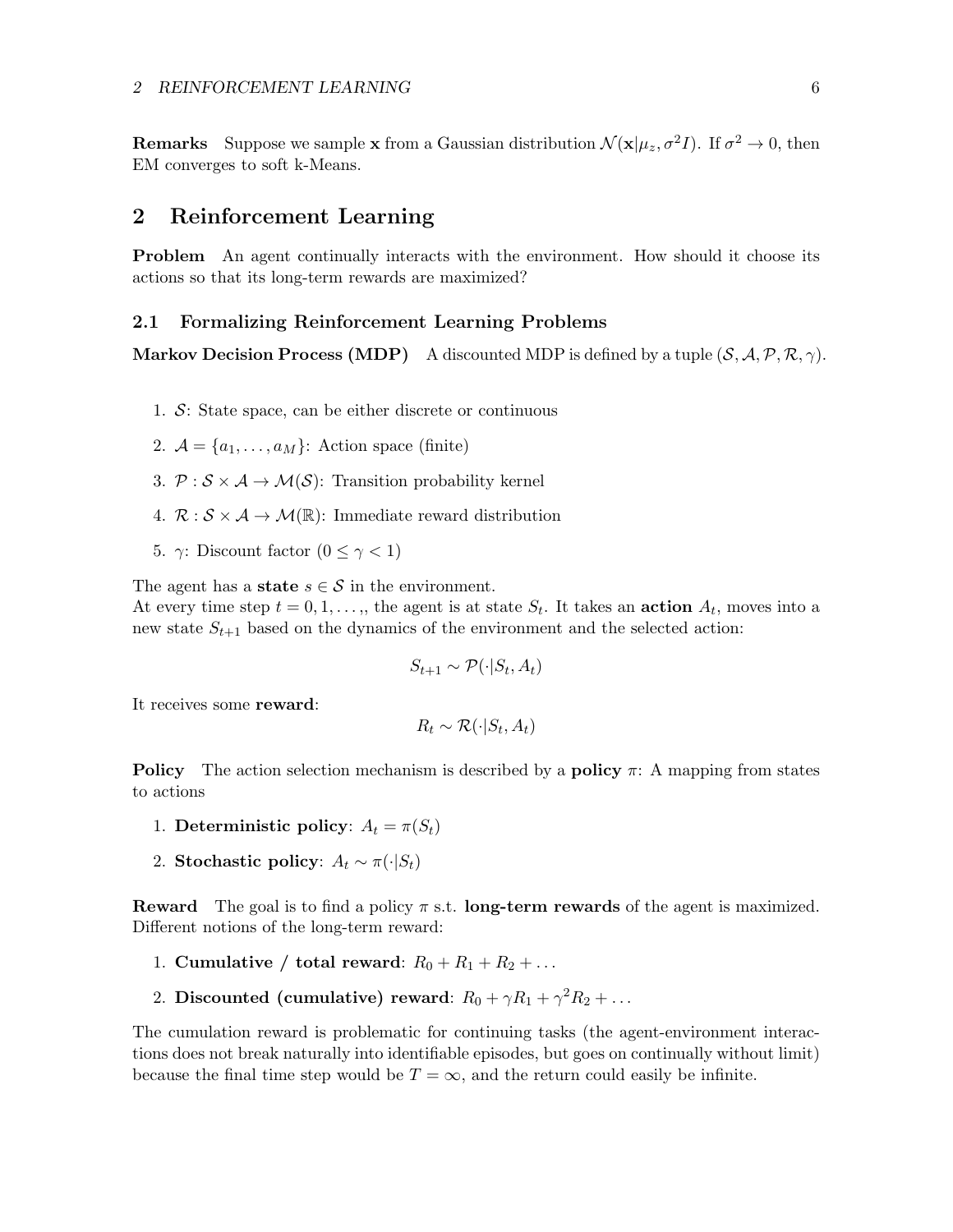Discount Factor The discount rate determines the present value of future rewards: a reward received k time steps in the future is worth only  $\gamma^{k-1}$  times what it would be worth if it were received immediately. If  $\gamma$  < 1, the infinite sum has a finite value as long as the reward sequence  $\{R_k\}$  is bounded.

- 1. When  $\gamma$  is closer to 0, the agent prefers to obtain reward as soon as possible. (myopic)
- 2. When  $\gamma$  is closer to 1, the agent is willing to receive rewards in the farther future. (farsighted)

Transition Probability (or Dynamics) The transition probability describes the changes in the state of the agent when it chooses actions

$$
\mathcal{P}(S_{t+1} = s'|S_t = s, A_t = a)
$$

This model has Markov property: the future depends on the past only through the current state.

### <span id="page-6-0"></span>2.2 Approaches to RL

- Value-based methods: Optimize the value function
- Policy-based methods: Optimize the policy
- Model-based methods: Estimate the true, but unknown, model of environment  $\mathcal P$ by an estimate  $\hat{\mathcal{P}}$ , and use  $\hat{\mathcal{P}}$  to plan
- Hybrid methods

### <span id="page-6-1"></span>2.3 Value-Based Methods

**Definition 2.1** (Value Function). Value function  $V^{\pi}$  is the expected future reward, and is used to evaluate the desirability of states.

State value function  $V^{\pi}$  for policy  $\pi$  is a function defined as

$$
V^{\pi}(s) := \mathbb{E}_{\pi} \left[ \sum_{t \geq 0} \gamma^{t} R_{t} | S_{0} = s \right]
$$

where  $R_t \sim \mathcal{R}(\cdot | S_t, A_t, S_{t+1}).$ 

It describes the expected discounted reward if the agent starts from state s and follows policy π.

Problem: we don't have direct access to the environment's dynamics, i.e. we don't know the transition probabilities, so this function is intractable.

Action-value function  $Q^{\pi}$  for policy  $\pi$  is

$$
Q^{\pi}(s, a) := \mathbb{E}_{\pi} \left[ \sum_{t \geq 0} \gamma^t R_t | S_0 = s, A_0 = a \right]
$$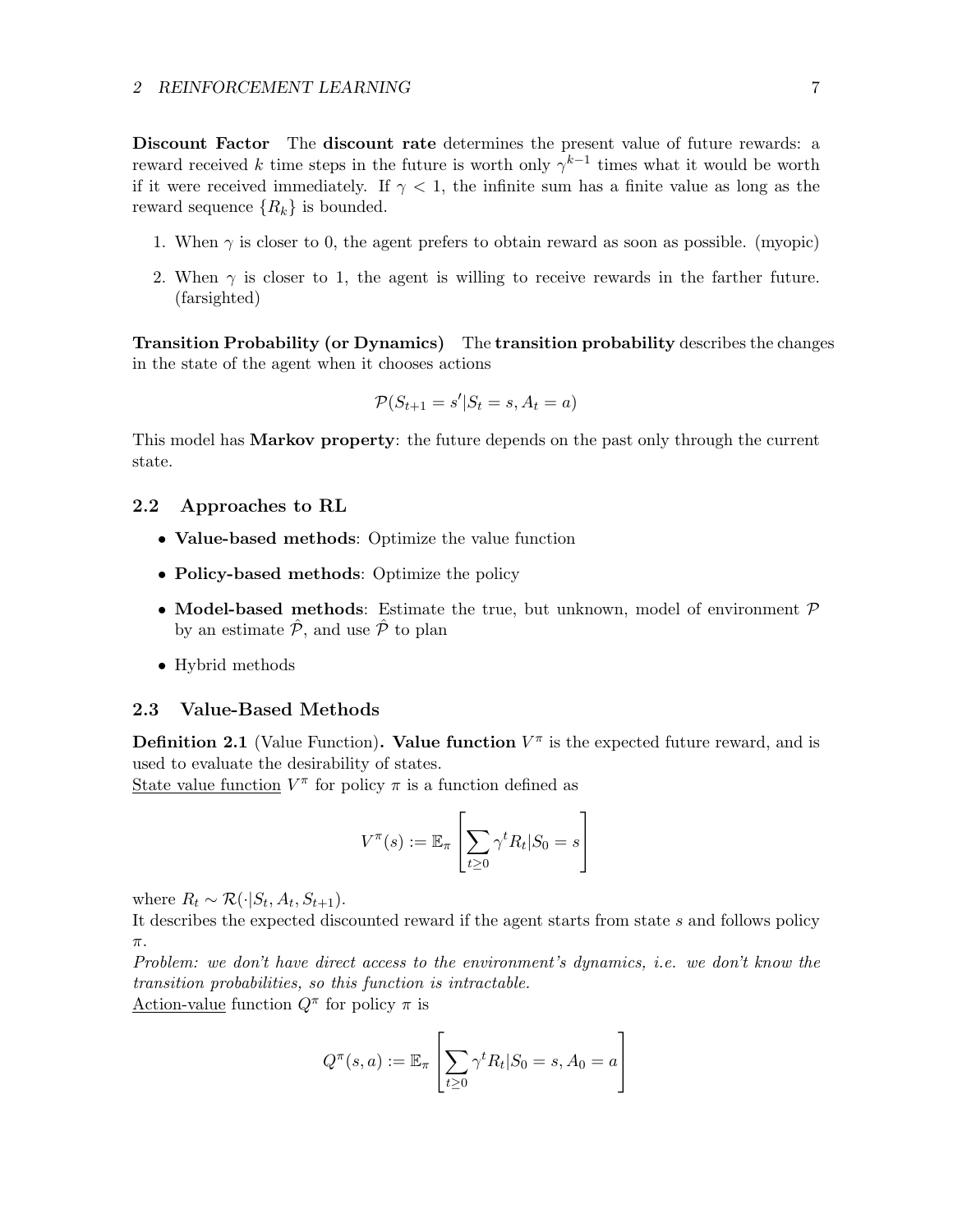It describes the expected discounted reward if the agent starts from state  $s$ , takes action  $a$ , and afterwards follows policy  $\pi$ .

Relationship:

$$
V^{\pi}(s) = \sum_{a} \pi(a|s) Q^{\pi}(s, a)
$$

**Goal** The goal is to find a policy  $\pi$  that maximizes the value function. Optimal value function:

$$
Q^*(s, a) = \sup_{\pi} Q^{\pi}(s, a)
$$

Given  $Q^*$ , the optimal policy can be obtained as

$$
\pi^*(s) = \underset{a}{argmax} Q^*(s, a)
$$

The goal of an RL agent is to find a policy  $\pi$  that is close to optimal:  $Q^{\pi} \approx Q^*$ .

Notes If the state space is finite, then we can use a table to represent the value function.

### <span id="page-7-0"></span>2.3.1 Bellman Equation

Write  $R_t = R(S_t, A_t)$  and  $r(s, a) := \mathbb{E}_{\pi}[R(s, a)].$ The value function satisfies the following recursive relationship:

$$
Q^{\pi}(s,a) = \mathbb{E}_{\pi} \left[ \sum_{t=0}^{\infty} \gamma^t R_t | S_0 = s, A_0 = a \right]
$$
\n(2.1)

$$
= \mathbb{E}_{\pi} \left[ R(S_0, A_0) + \sum_{t=1}^{\infty} \gamma^t R_t | S_0 = s, A_0 = a \right]
$$
 (2.2)

$$
= \mathbb{E}_{\pi} \left[ R(s, a) + \sum_{t=1}^{\infty} \gamma^t R_t | S_0 = s, A_0 = a \right]
$$
 (2.3)

$$
= \mathbb{E}_{\pi} \left[ R(s, a) + \gamma R(S_1, A_1) + \gamma^2 R(S_2, A_2) + \dots | S_0 = s, A_0 = a \right]
$$
(2.4)  

$$
= \mathbb{E}_{\pi} \left[ R(s, a) + \gamma R(S_1, A_1) + \gamma^2 R(S_2, A_2) + \dots | S_0 = s, A_0 = a \right]
$$
(2.5)

$$
= \mathbb{E}_{\pi} \left[ R(s, a) + \gamma \{ R(S_1, \pi(S_1)) + \gamma R(S_2, \pi(S_2)) + \ldots \} | S_0 = s, A_0 = a \right]
$$
 (2.5)

$$
= \mathbb{E}_{\pi} \left[ R(s, a) + \gamma \mathbb{E}[\sum_{t=0}^{\infty} \gamma^t R_t | S_0 = S_1, A_0 = \pi(S_1)] \right]
$$
 (2.6)

$$
= r(s,a) + \gamma \mathbb{E}[Q^{\pi}(S_1, \pi(S_1))]
$$
\n
$$
(2.7)
$$

$$
= r(s,a) + \gamma \int_{S} Q^{\pi}(s', \pi(s')) \mathcal{P}(s'|s,a) ds'
$$
\n(2.8)

Or for countable state spaces:

$$
Q^{\pi}(s, a) = r(s, a) + \gamma \sum_{S} Q^{\pi}(s', \pi(s')) \mathcal{P}(s'|s, a) ds'
$$

We define the **Bellman operator**  $T^{\theta}: B(S \times A) \rightarrow B(S \times A)$ 

$$
(T^{\theta}Q)(s,a) := r(s,a) + \gamma \int_S Q(s',\theta(s')) \mathcal{P}(s'|s,a) \, ds'
$$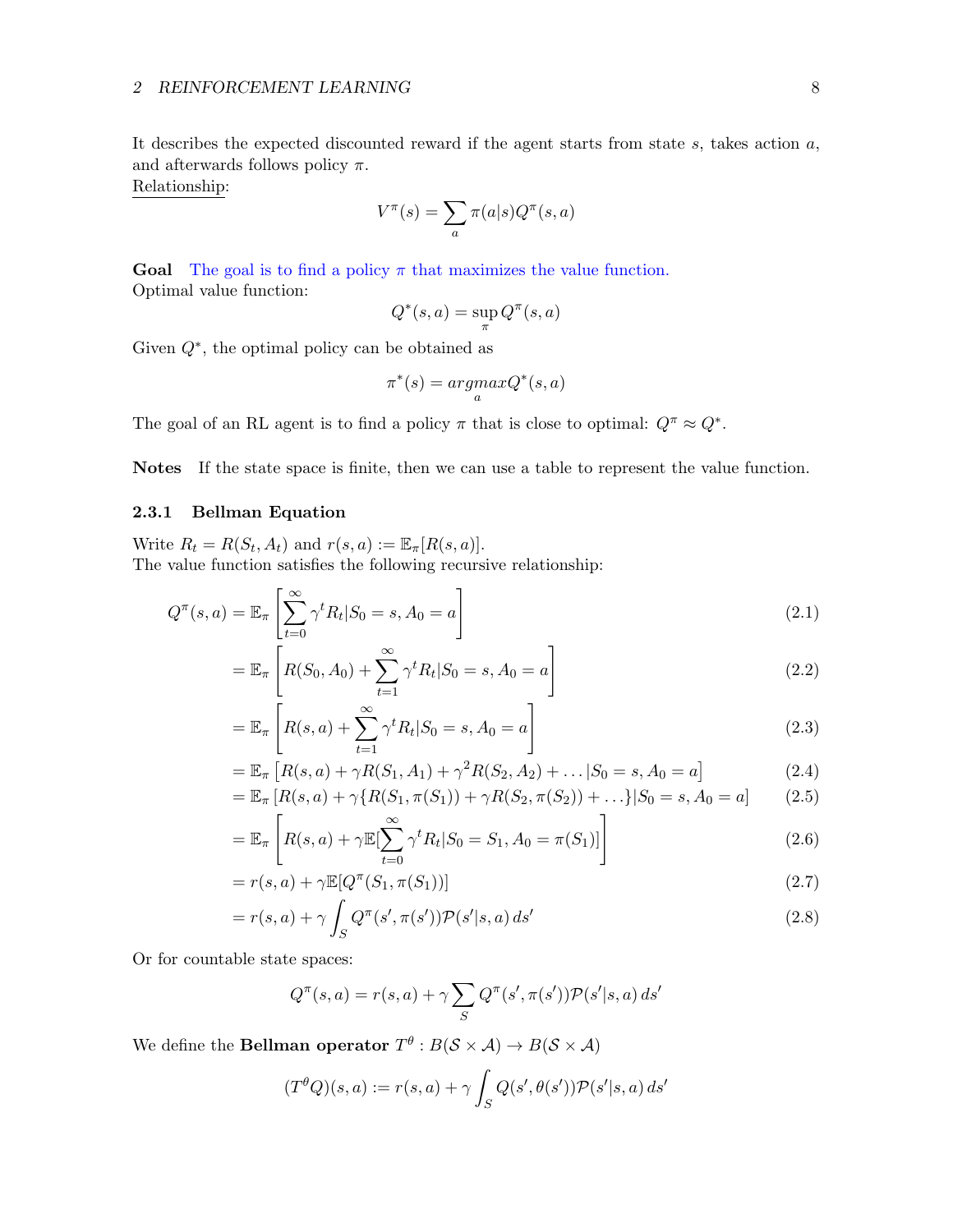Similarly, define the Bellman optimality operator  $T^*$ 

$$
(T^*Q)(s,a) := r(s,a) + \gamma \int_S \max_{a'} Q(s',a') \mathcal{P}(s'|s,a) \, ds'
$$

Key observation

- 1.  $Q^{\pi} \equiv T^{\pi} Q^{\pi}$
- 2.  $Q^* \equiv T^* Q^*$

The solutions of these fixed-point equations are unique.

*Proof.* (for  $(2)$ )

$$
(T^*Q^*)(s,a) = r(s,a) + \gamma \int_S \max_{a'} Q^*(s',a') \mathcal{P}(s'|s,a) \, ds' \tag{2.9}
$$

$$
= r(s,a) + \gamma \int_{S} Q^*(s', \pi^*(s)) \mathcal{P}(s'|s,a) \, ds' \tag{2.10}
$$

$$
= \sup_{\pi} r(s, a) + \gamma \int_{S} Q^{\pi}(s', \pi(s')) \mathcal{P}(s'|s, a) ds' \qquad (2.11)
$$

$$
=\sup_{\pi} Q^{\pi}(s, a) \tag{2.12}
$$

$$
=Q^*(s,a) \tag{2.13}
$$

and the contract of the contract of the contract of

**Notes** Value-based approaches try to find a  $\hat{Q}$  s.t.

 $\hat{Q} \approx T^*\hat{Q}$ 

**Greedy policy** The **greedy policy** of  $\hat{Q}$  is close to the optimal policy:

$$
Q^{\pi(s;\hat{Q})} \approx Q^{\pi^*} \equiv Q^*
$$

where the greedy policy of  $\hat{Q}$  is defined as

$$
\pi(s;\hat{Q}) = \operatornamewithlimits{argmax}_{a \in \mathcal{A}} \hat{Q}(s,a)
$$

### <span id="page-8-0"></span>2.3.2 Finding the Value Function (Policy Evaluation Problem)

Given policy  $\pi$ , find  $Q^{\pi}$  (or  $V^{\pi}$ ). The uniqueness of the fixed-point of the Bellman operator implies that if we find a  $Q$  s.t.  $T^{\pi}Q = Q$ , then  $Q = Q^{\pi}$ . If we find a Q such that  $T^*Q = Q$ , then  $Q = Q^*$ Assume that P and  $r(s, a) = \mathbb{E}[\mathcal{R}(\cdot|s, a)].$ Case 1:

If the state-action space  $S \times A$  is finite and small, we can solve the following Linear System of Equations over Q:

$$
Q(s, a) = r(s, a) + \gamma \sum_{S} Q(s', a) \mathcal{P}(s'|s, a) ds' \quad \forall (s, a) \in \mathcal{S} \times \mathcal{A}
$$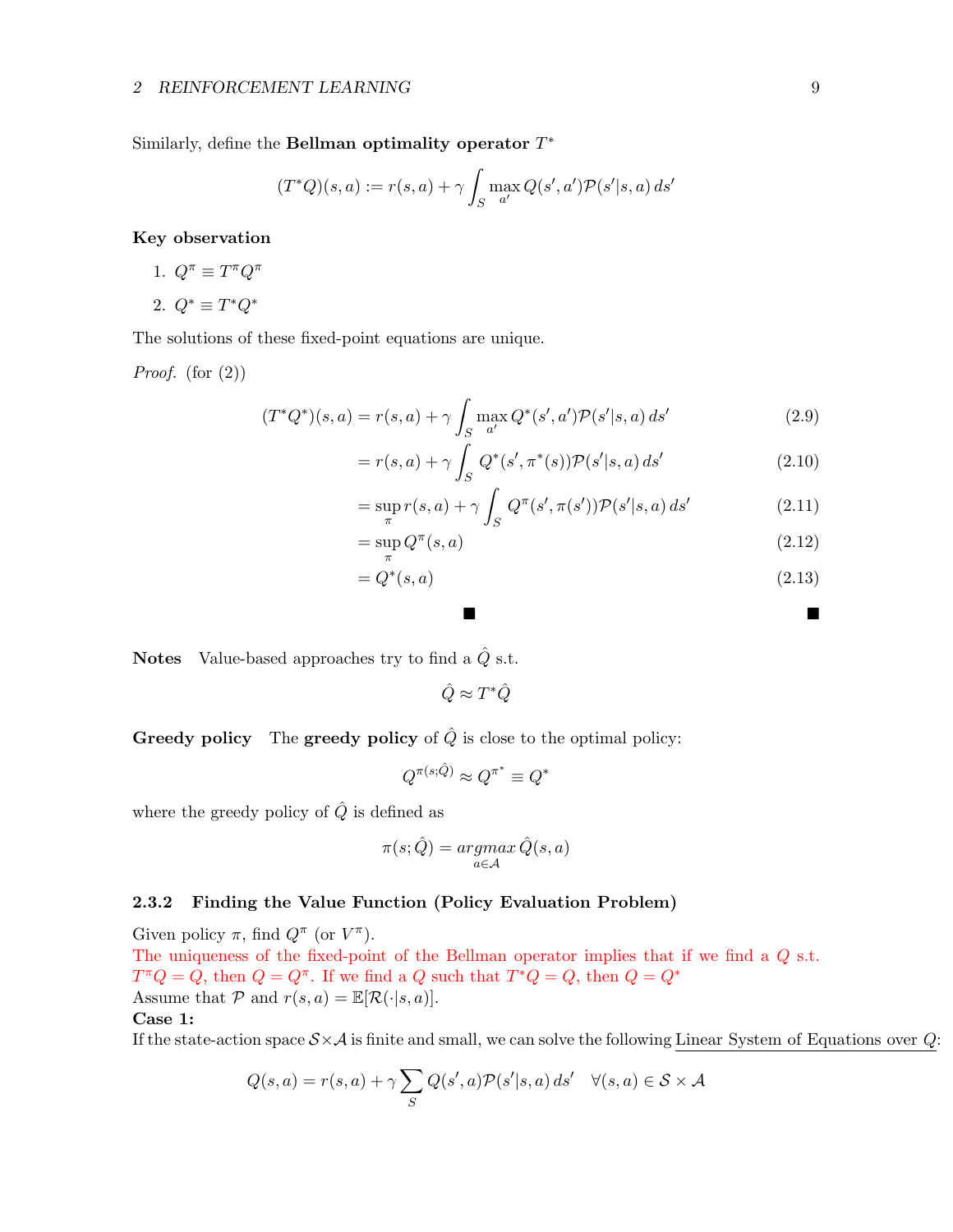We can also solve the following Nonlinear System of Equations over  $Q$ :

$$
Q(s, a) = r(s, a) + \gamma \sum_{S} \max_{a' \in \mathcal{A}} Q(s', a') \mathcal{P}(s'|s, a) ds' \quad \forall (s, a) \in \mathcal{S} \times \mathcal{A}
$$

**Case 2:** Removing the assumption that the state-action space  $S \times A$  is finite and small.

the Value Iteration method Assume that we know the model  $P$  and  $R$ . Finding the optimal policy/value function when the model is known is sometimes called the planning problem.

We use a method called **Value Iteration**: Start from an initial function  $Q_1$ . For each  $k = 1, 2, ...,$  apply

$$
Q_{k+1} \leftarrow T^* Q_k
$$
  

$$
Q_{k+1}(s, a) \leftarrow r(s, a) + \gamma \int_S \max_{a' \in \mathcal{A}} Q_k(s', a') \mathcal{P}(s'|s, a) ds'
$$
  

$$
Q_{k+1}(s, a) \leftarrow r(s, a) + \gamma \sum_{s' \in \mathcal{S}} \max_{a' \in \mathcal{A}} Q_k(s', a') \mathcal{P}(s'|s, a)
$$

Initialize array V arbitrarily (e.g.,  $V(s) = 0$  for all  $s \in \mathcal{S}^+$ ) Repeat  $\Delta \leftarrow 0$ For each  $s \in \mathcal{S}$ :  $v \leftarrow V(s)$  $V(s) \leftarrow \max_a \sum_{s',r} p(s',r|s,a) [r + \gamma V(s')]$ <br>  $\Delta \leftarrow \max(\Delta, |v - V(s)|)$ until  $\Delta < \theta$  (a small positive number)

Output a deterministic policy,  $\pi$ , such that  $\pi(s) = \arg \max\nolimits_{a} \sum\nolimits_{s',r} p(s',r|s,a) \bigl[ r + \gamma V(s') \bigr]$ 

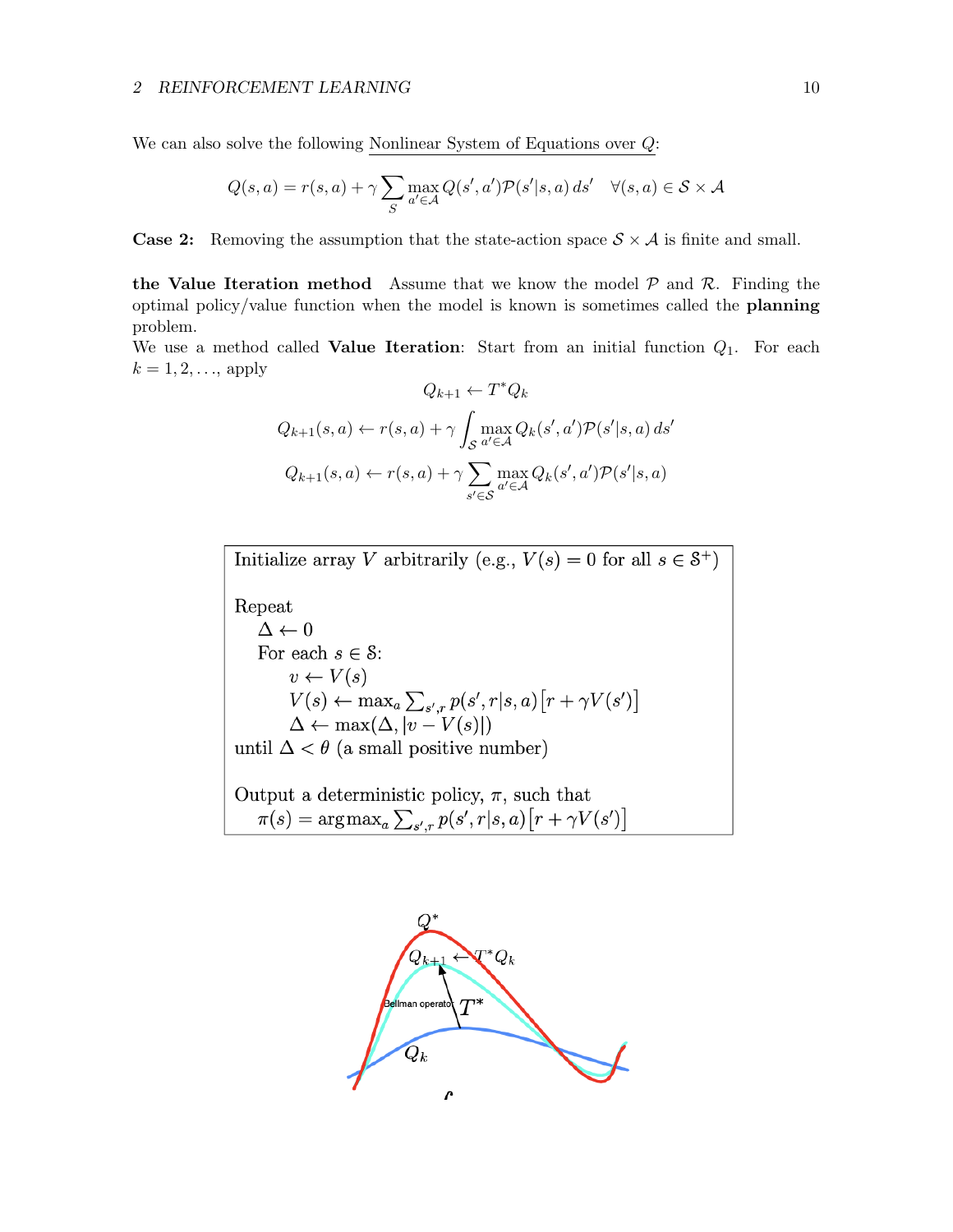### Contraction property of the Bellman operator

$$
||T^*Q_1 - T^*Q_2||_{\infty} = ||Q_2 - Q_3||_{\infty}
$$
\n(2.14)

$$
\leq \gamma ||Q_1 - Q_2||_{\infty} \tag{2.15}
$$

Equivalently,

$$
\sup_{(s,a)\in \mathcal{S}\times \mathcal{A}}|(T^*Q_1)(s,a)-(T^*Q_2)(s,a)|\leq \sup_{(s,a)\in \mathcal{S}\times \mathcal{A}}|Q_1(s,a)-Q_2(s,a)|
$$



Theorem By the Contraction property of the Bellman operator, the Value Iteration converges to the optimal value function.

**Case 3:** If  $\mathcal{S} \subset \mathbb{R}^d$  or  $|\mathcal{S} \times \mathcal{A}|$  is very large: Exact representation of the value function is infeasible for all  $(s, a) \in S \times A$ . The exact integration in the Bellman operator is challenging:

$$
Q_{k+1}(s,a) \leftarrow r(s,a) + \gamma \int_{\mathcal{S}} \max_{a' \in \mathcal{A}} Q_k(s',a') \mathcal{P}(s'|s,a) \, ds'
$$

We often do not know the dynamics  $P$  and the reward function  $R$ , so we cannot calculate the Bellman operators.

Solution: Approximate/Fitted Value Iteration (AVI) Suppose that we are given the following dataset

$$
D_N = \{ (S_i, A_i, R_i, S'_i) \}_{i=1}^N
$$
\n(2.16)

$$
(S_i, A_i) \sim v \quad v \text{ is a distribution over } \mathcal{S} \times \mathcal{A} \tag{2.17}
$$

$$
S_i' \sim \mathcal{P}(\cdot | S_i, A_i) \tag{2.18}
$$

$$
R_i \sim \mathcal{R}(\cdot | S_i, A_i) \tag{2.19}
$$

This is called Batch RL problem.

Recall that each iteration of VI computes

$$
Q_{k+1} \leftarrow T^*Q_k
$$

We cannot directly compute  $T^*Q_k$ , but we can use data to approximately perform one step of Value Iteration.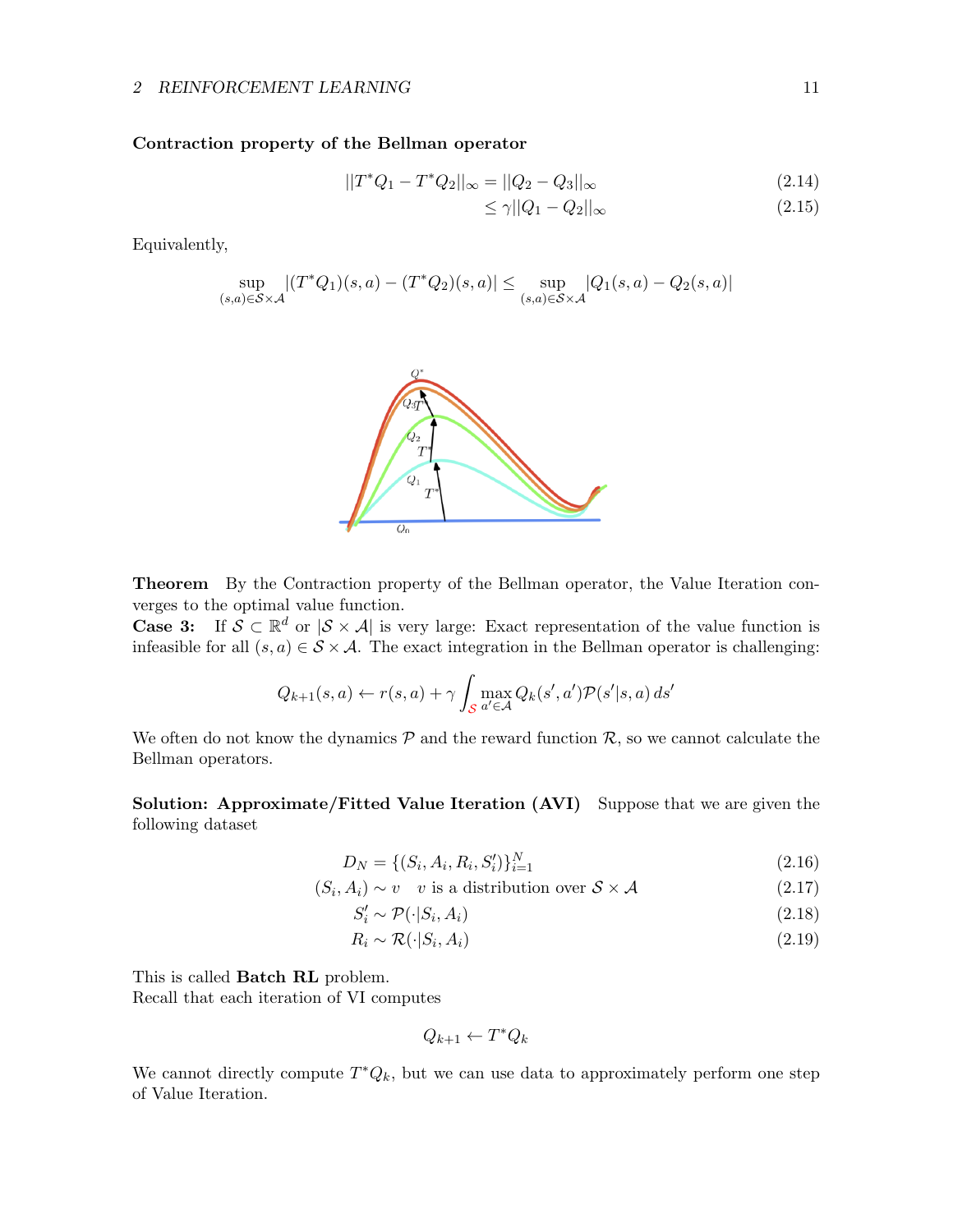### 2 REINFORCEMENT LEARNING 12

Consider a function  $Q : \mathcal{S} \times \mathcal{A} \to \mathbb{R}$ We can define a random variable  $t_i = R_i + \gamma \max_{a' \in \mathcal{A}} Q(S'_i, a')$ Notice that

$$
\mathbb{E}[t_i|S_i, A_i] = \mathbb{E}\left[R_i + \gamma \max_{a' \in \mathcal{A}} Q(S'_i, a')|S_i, A_i\right]
$$
\n(2.20)

$$
= r(S_i, A_i) + \gamma \int \max_{a' \in \mathcal{A}} Q(s', a') \mathcal{P}(s'|S_i, A_i) ds'
$$
 (2.21)

$$
= (T^*Q)(S_i, A_i) \tag{2.22}
$$

So  $t_i$  has the mean of  $(T^*Q)(S_i, A_i)$ , and we can use it as our target:

We treat the problem of estimating  $Q_{k+1}$  as a regression problem with noisy data. We minimize the squared error:

$$
Q_{k+1} \leftarrow argmin_{Q \in \mathcal{F}} \frac{1}{N} \sum_{i=1}^{N} \left| \underbrace{Q(S_i, A_i)}_{\text{current Q}} - (R_i + \gamma \max_{a' \in \mathcal{A}} Q_k(S'_i, a)) \right|^2
$$

We run this procedure K-times.



The policy of the agent is selected to be the greedy policy w.r.t. the final estimate of the value function: At state  $s \in \mathcal{S}$ , the agent chooses

$$
\pi(s; Q_k) \leftarrow \arg\max_{a \in \mathcal{A}} Q_k(s, a)
$$

Choice of Estimator We have many choices for the regression method (and the function space  $\mathcal{F}$ ).

- 1. Linear models:  $\mathcal{F} = \{Q(s, a) = w^T \psi(s, a)\}\,$ , where  $\psi$  is the feature mapping.
- 2. Decision Trees, Random Forest, etc
- 3. Kernel-based methods, and regularized variants
- 4. Deep Neural Networks. Deep Q Network (DQN) is an example of performing AVI with DNN.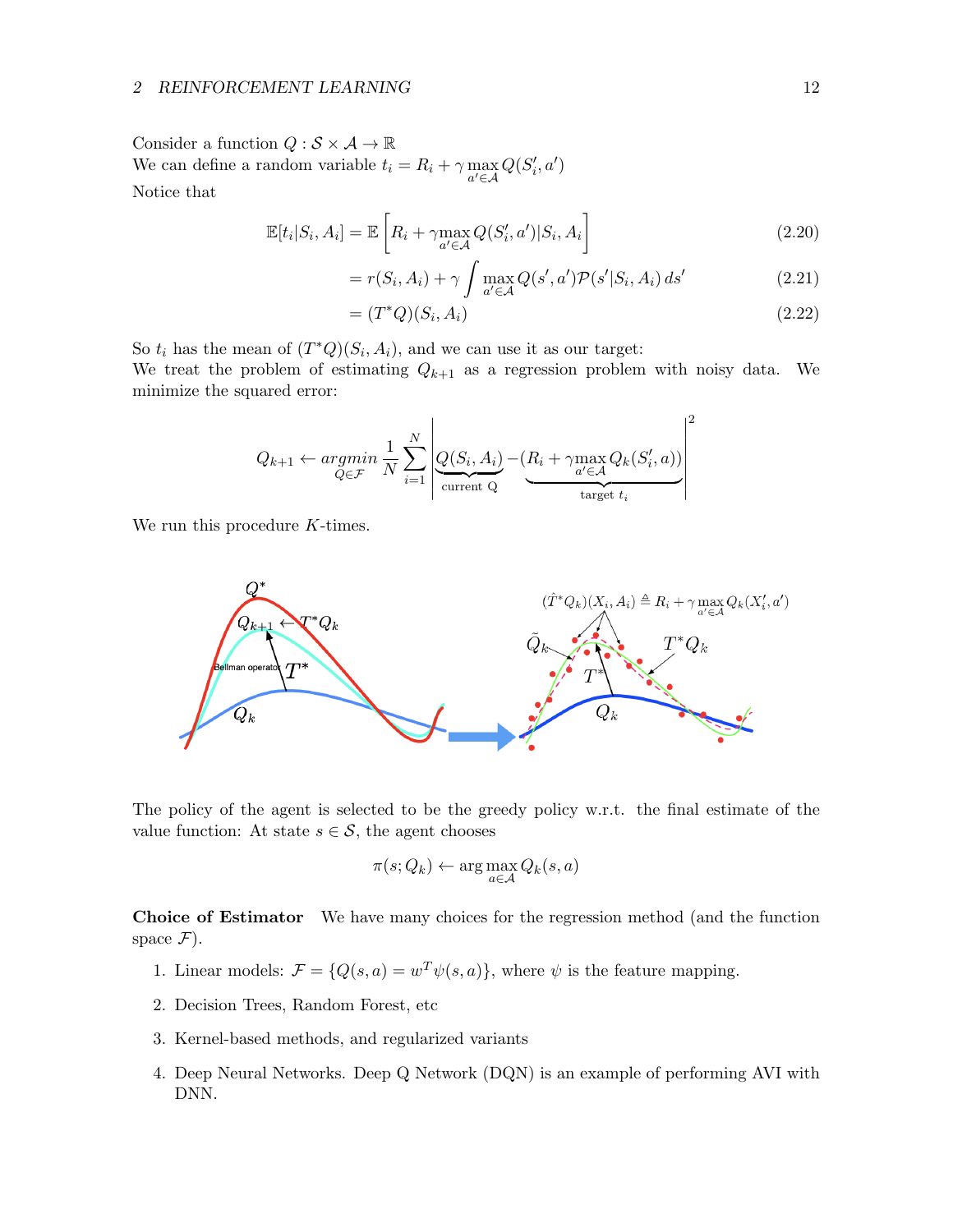**Compute Q with DNN** Update  $Q$  using backpropagation:

$$
t \leftarrow R_i + \gamma \max_{a' \in \mathcal{A}} Q_k(S'_i, a))
$$

$$
\theta \leftarrow \theta + \alpha(t - Q(s, a)) \frac{\partial Q}{\partial \theta}
$$

Some Remarks on AVI AVI converts a value function estimation problem to a sequence of regression problems. As opposed to the conventional regression problem, the target of AVI, which is  $T^*Q_k$ , changes at each iteration. Usually we cannot guarantee that the solution of the regression problem  $Q_{k+1}$  is exactly equal to  $T^*Q_k$ . We may only have  $Q_{k+1} \approx T^*Q_k$ . These errors might accumulate and may even cause divergence.

### <span id="page-12-0"></span>2.3.3 Q-Learning

**Online RL** The agent continually interacts with the environment, updates its knowledge of the world and its policy, with the goal of achieving as much rewards as possible.

**Q-Learning with**  $\epsilon$ **-Greedy Policy** Update the estimate of the action-value function Q online and only based on  $(S_t, A_t, R_t, S_{t+1})$ , using the policy  $\pi_t$  to explore the environment, such that  $Q$  converges to the optimal value function  $Q^*$ .

- learning rate  $\alpha$ , exploration parameter  $\epsilon$
- Initialize  $Q(s, a)$  for all  $(s, a) \in \mathcal{S} \times \mathcal{A}$

The agent starts at state  $S_0$ . For time step  $t = 0, 1, \ldots$ , choose  $A_t$  according to the  $\epsilon$ -greedy policy

$$
\pi_{\epsilon}(S_t; Q) = A_t \leftarrow \begin{cases} \operatorname*{argmax}_{a \in \mathcal{A}} Q(S_t, a) & \text{with probability } 1 - \epsilon \\ \text{Uniformly random action in } \mathcal{A} & \text{with probability } \epsilon \end{cases}
$$

Take action  $A_t$  in the environment.

The state of the agent changes from  $S_t$  to  $S_{t+1} \sim \mathcal{P}(\cdot | S_t, A_t)$ . Observe  $S_{t+1}$  and  $R_t$ .

Update the action-value function at state-action  $(S_t, A_t)$ :

$$
Q(S_t, A_t) \leftarrow Q(S_t, A_t) + \alpha \left[ R_t + \gamma \max_{a' \in \mathcal{A}} Q(S_{t+1}, a') - Q(S_t, A_t) \right]
$$

**Remarks** The  $\epsilon$ -greedy policy ensures that most of the time the agent exploits its incomplete knowledge of the world by choose the best action, but occasionally it explores other actions. One can show that under certain conditions, Q-Learning indeed converges to the optimal action-value function  $Q^*$  for finite state-action spaces.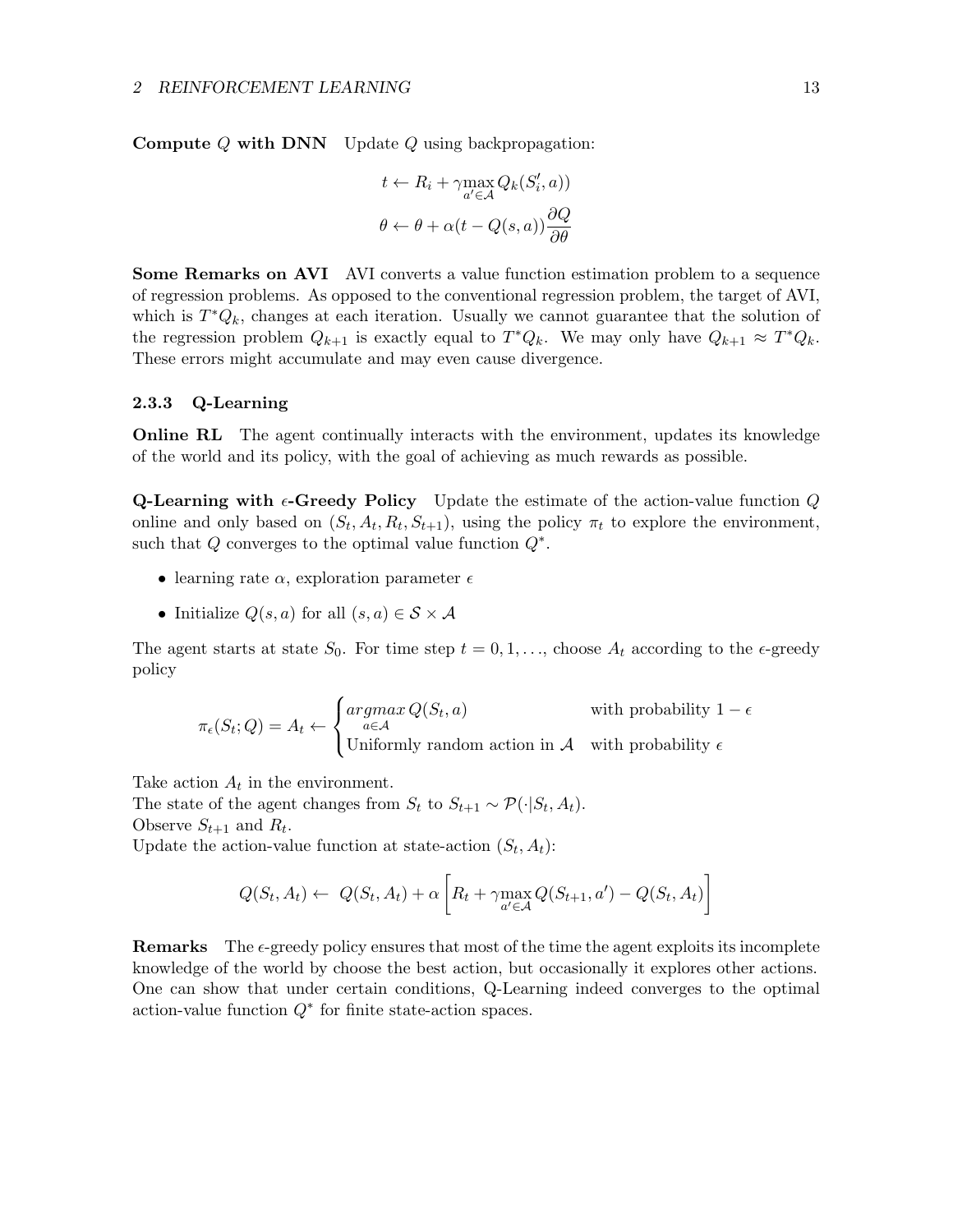### <span id="page-13-0"></span>2.4 Policy-Based Methods

Assume a fully observable environment, i.e.  $S_t$  can be observed directly for each  $t$ .

**Definition 2.2** (rollout). A <u>rollout</u> (or trajectory)  $\tau$  is defined as

$$
\tau := (S_0, A_0, S_1, A_1, \dots, S_T, A_T)
$$

where  $T$  is a stopping time.

The probability of  $\tau$  can be expanded using the chain rule of probabilities:

$$
p(\tau) = p(S_0)\pi_\theta(A_0|S_0)p(S_1|S_0, A_0)\dots p(S_T|S_{T-1}, A_{T-1})\pi_\theta(A_T|S_T)
$$
(2.23)

$$
= p(S_0) \prod_{t=0}^{T} \pi_{\theta}(A_t|S_t) \prod_{t=1}^{T} p(S_t|S_{t-1}, A_{t-1})
$$
\n(2.24)

Definition 2.3. The return for a rollout is

<span id="page-13-3"></span>
$$
r(\tau) := \sum_{t=0}^{T} R(S_t, A_t)
$$

**Goal** The goal is to maximize the expected return,  $R := \mathbb{E}_{p(\tau)}[r(\tau)].$ 

∂

### <span id="page-13-1"></span>2.4.1 REINFORCE

REINFORCE is an element algorithm for the goal of maximizing the expected return R. Intuition: trial and error. Sample a rollout  $\tau$ . If you get a high reward, try to make it more likely. If you get a low reward, try to make it less likely. Interestingly, this can be seen as stochastic gradient ascent on the expected return R.

**Gradient of R** Recall the derivative formula for log:

<span id="page-13-2"></span>
$$
\frac{\partial}{\partial \theta} \log p(\tau) = \frac{\frac{\partial}{\partial \theta} p(\tau)}{p(\tau)} \implies \frac{\partial}{\partial \theta} p(\tau) = p(\tau) \frac{\partial}{\partial \theta} \log p(\tau) \tag{2.25}
$$

$$
\frac{\partial}{\partial \theta} \mathbb{E}_{p(\tau)}[r(\tau)] = \frac{\partial}{\partial \theta} \sum_{\tau} r(\tau) p(\tau)
$$
\n(2.26)

$$
=\sum_{r}r(\tau)\frac{\partial}{\partial\theta}p(\tau)\tag{2.27}
$$

$$
= \sum_{r} r(\tau) p(\tau) \frac{\partial}{\partial \theta} \log p(\tau) \qquad \qquad \text{(by 2.25)} \tag{2.28}
$$

$$
= \mathbb{E}_{p(\tau)} \left[ r(\tau) \frac{\partial}{\partial \theta} \log p(\tau) \right]
$$
\n(2.29)

which can be estimated by a stochastic sample of rollouts.

(2.30)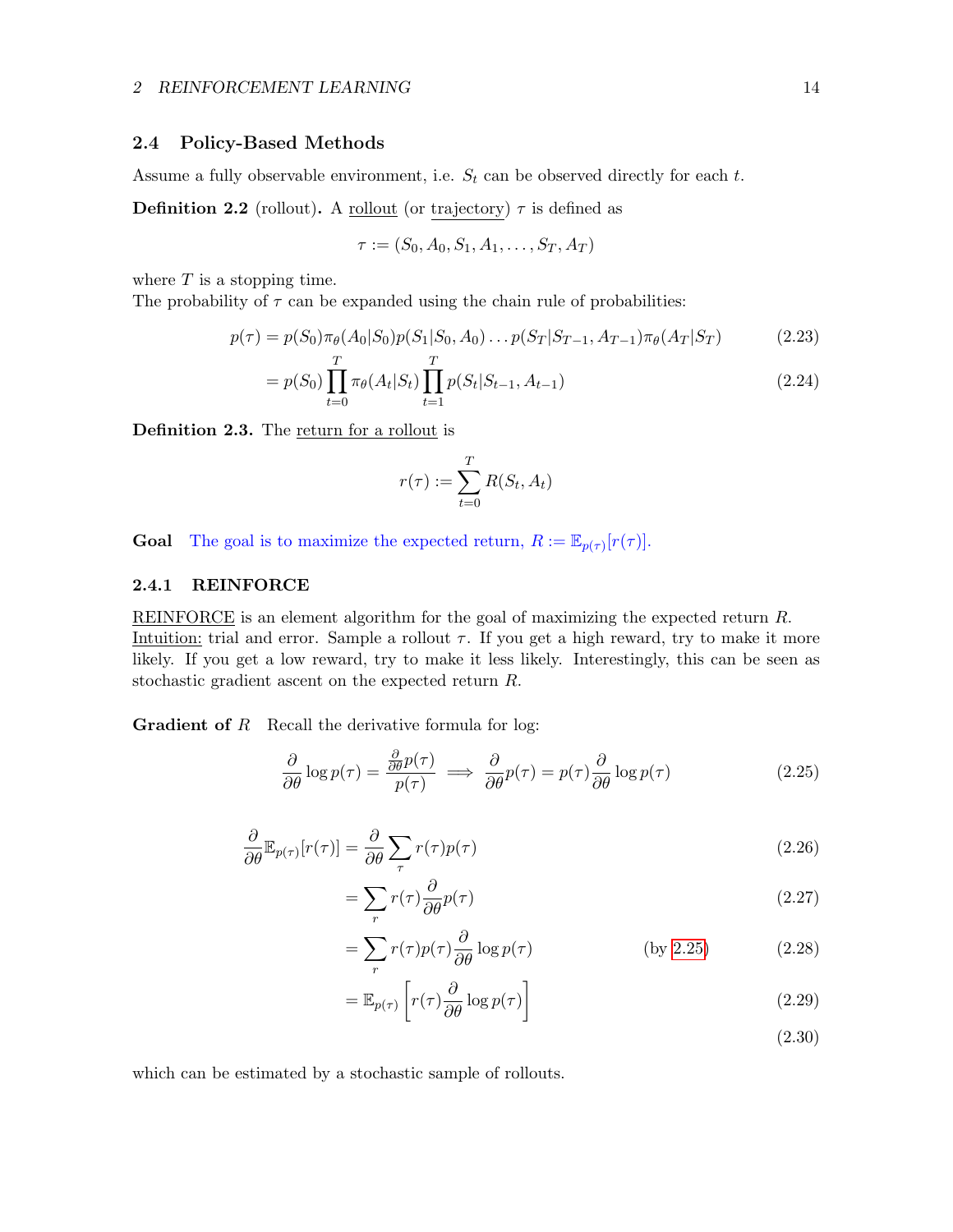#### 2 REINFORCEMENT LEARNING 15

The intuition is that we label each rollout by how much reward  $(r(\tau))$  we get. If we get a large reward, make the rollout more likely. If you get a small reward, make it less likely.

$$
\frac{\partial}{\partial \theta} \log p(\tau) = \frac{\partial}{\partial \theta} \log \left[ p(S_0) \prod_{t=0}^T \pi_\theta(A_t | S_t) \prod_{t=1}^T p(S_t | S_{t-1}, A_{t-1}) \right] \quad \text{(by 2.24)} \tag{2.31}
$$

$$
= \frac{\partial}{\partial \theta} \log \prod_{t=0}^{T} \pi_{\theta}(A_t|S_t)
$$
 ( $\theta$  doesn't depend on  $p$ ) (2.32)

$$
=\sum_{t=0}^{T} \frac{\partial}{\partial \theta} \log \pi_{\theta}(A_t|S_t)
$$
\n(2.33)

Notice that it tries to make all the actions more likely or less likely, depending on the reward. If a rollout happens to be good, all the actions get reinforced, even if some of them were bad.

the Algorithm Note that actions should only be reinforced based on future rewards, since they cannot possibly influence past rewards.

```
Algorithm REINFORCE:
while True do
     Sample a rollout \tau = (S_0, A_0, S_1, A_1, \ldots, S_T, A_T)for t = 0, \ldots, T do
           r_t(\tau) \leftarrow \sum_{k=t}^{T} r(S_k, A_k)\theta \leftarrow \theta + \alpha r_t(\tau) \frac{\partial}{\partial \theta} \log \pi_{\theta}(A_t|S_t)end for
end while
```
## Optimizing Discontinuous Objectives

To be implemented...

### <span id="page-14-0"></span>2.4.2 Evolution Strategies (ES)

REINFORCE can handle discontinuous dynamics and reward functions, but it requires a differentiable network since it computes  $\frac{\partial}{\partial \theta} \log \pi_{\theta}(A_t|S_t)$ .

Evolution strategies take the policy gradient idea a step further, and avoid backprop entirely. It randomizes over the choice of policy rather than over the choice of actions:

Sample a random policy from a distribution  $p_n(\theta)$  parameterized by  $\eta$  and apply the policy gradient trick

$$
\frac{\partial}{\partial \eta} \mathbb{E}_{\theta \sim p_{\eta}} [r(\tau(\theta))] = \mathbb{E}_{\theta \sim p_{\eta}} \left[ r(\tau(\theta)) \frac{\partial}{\partial \eta} \log p_{\eta}(\theta) \right]
$$

In this way, the neural net architecture itself can be discontinuous.